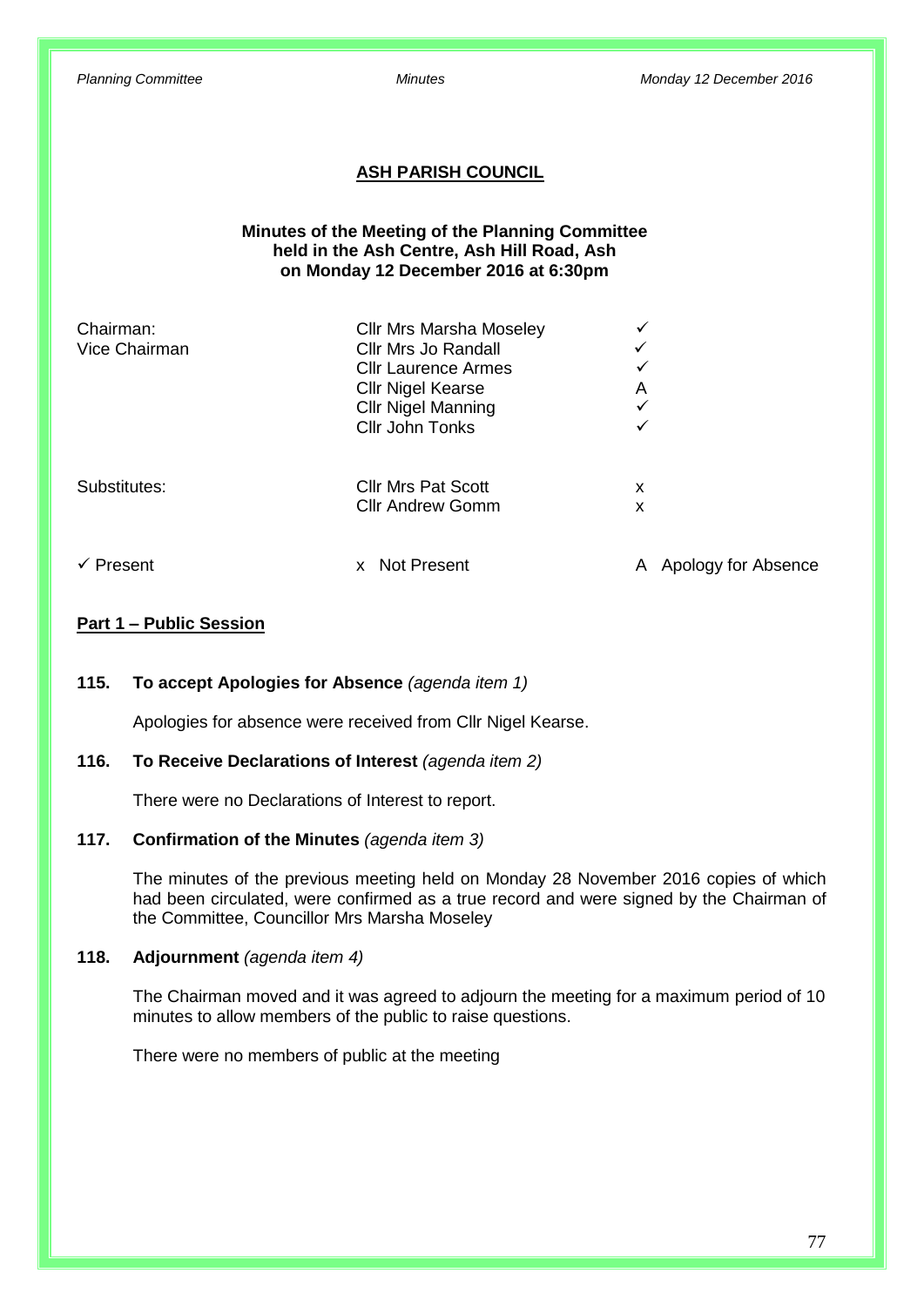#### **119. Applications for Planning Consent** *(agenda item 5)*

Applications for planning permission to be considered by the Planning Committee at Guildford Borough Council were submitted for consideration and it was:

*Recommended upon consideration of the applications as at Appendix A to make observations as shown.*

#### **120. Correspondence** *(agenda item 6)*

There was no correspondence to report.

### **121. Date of next meeting** *(agenda item 7)*

It was agreed that the date of the next meeting will be Monday 9 January 2017 commencing at 6:30 pm

*The meeting concluded at 6:40pm*

Chairman \_\_\_\_\_\_\_\_\_\_\_\_\_\_\_\_\_\_\_\_\_\_\_\_

Date \_\_\_\_\_\_\_\_\_\_\_\_\_\_\_\_\_\_\_\_\_\_\_\_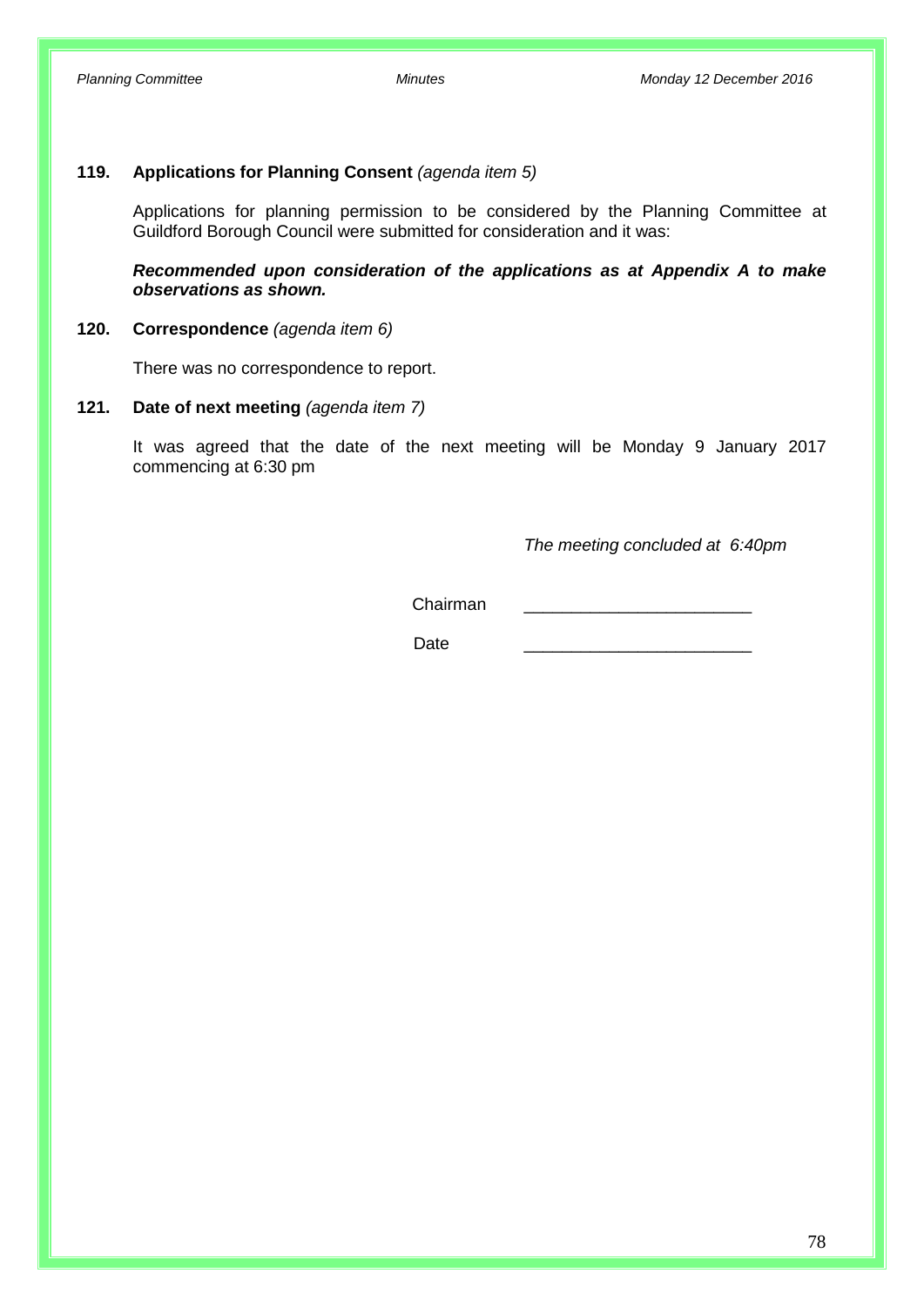# **Appendix A**

## **ASH PARISH COUNCIL**

# **Applications for Planning Consent**

# **Monday 12 December 2016**

| <b>Number and Location</b>                                                                                                                                                             | <b>Proposed Development</b>                                                                                                        |  |  |
|----------------------------------------------------------------------------------------------------------------------------------------------------------------------------------------|------------------------------------------------------------------------------------------------------------------------------------|--|--|
| 16/P/02255<br>75-77 Prospect Road<br><b>Ash Vale</b><br><b>GU12 5EL</b>                                                                                                                | Proposed vehicular crossover, hardstanding<br>and a 2m brick wall and 2 gates to front of<br>property                              |  |  |
| Object:<br>Objection 1 : The 2 metre wall would make an open space estate enclosed<br>Objection 2 : Un - neighbourly development<br>Objection 3 : Not in keeping with the street scene |                                                                                                                                    |  |  |
| 16/P/02303<br><b>10 Heather Cottages</b><br><b>Frimley Road</b><br><b>Ash Vale</b><br><b>GU12 5NP</b>                                                                                  | Installation of a bike store to the front of the<br>property                                                                       |  |  |
| <b>No observations</b>                                                                                                                                                                 |                                                                                                                                    |  |  |
| 16/P/02351<br>29 Vale Road,<br><b>Ash Vale</b><br><b>GU12 5HH</b>                                                                                                                      | Proposed erection of front dormer and porch to<br>previously approved application 16/P/01317 and<br>change of external wall finish |  |  |
| <b>No Observations</b>                                                                                                                                                                 |                                                                                                                                    |  |  |